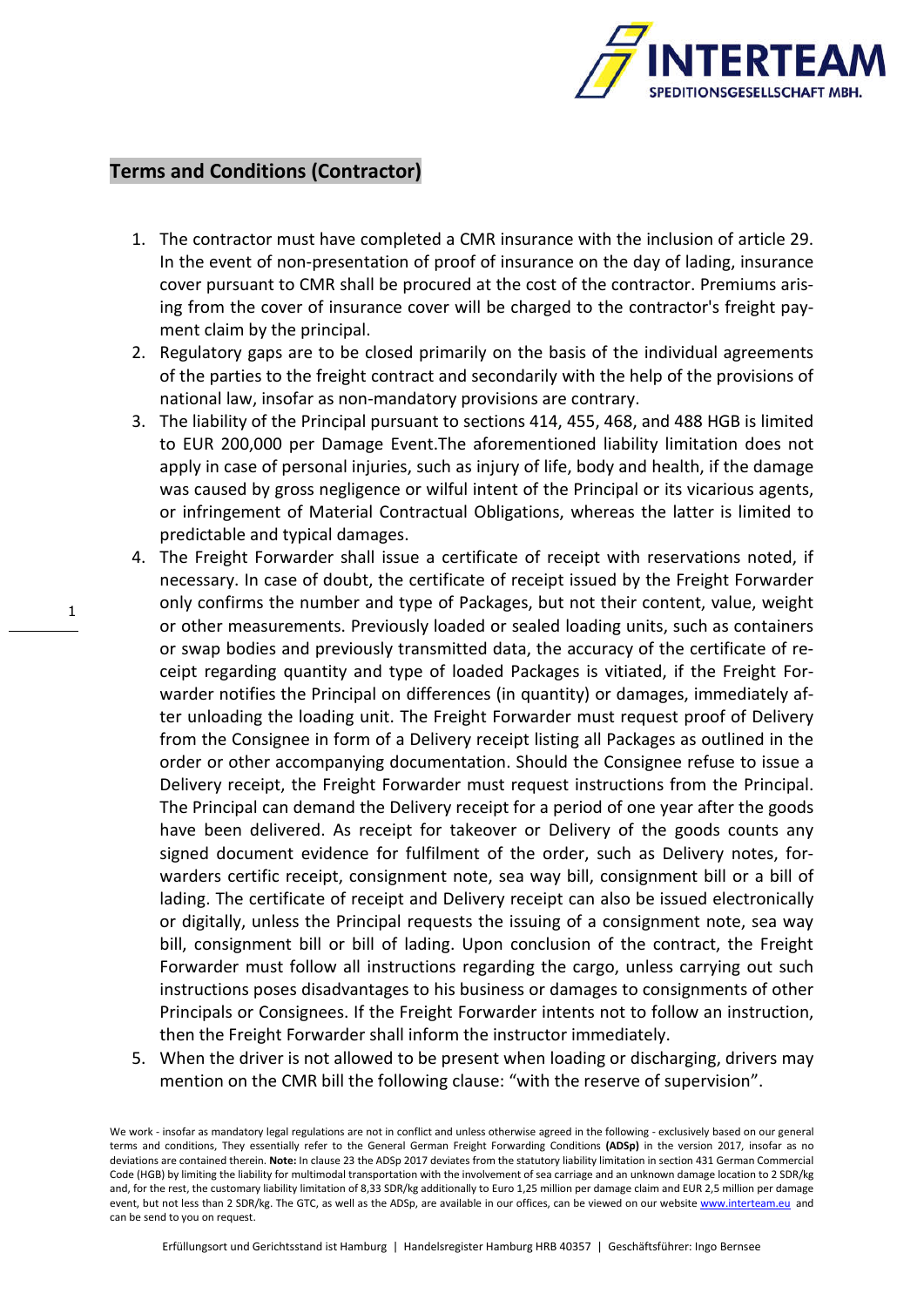

- 6. The contractor is under the obligation to note down the declarations made upon granting the order, such as special delivery concerns respectively a special value in the bill of lading.
- 7. The contractor shall be under the obligation to seal the cargo unit (trailer, container, swap trailer, etc.) with a numbered lead seal and to enter the seal number on the CMR bill of lading. A copy of the CMR bill of lading with the seal number has to be transmitted to Interteam by the contractor without delay.
- 8. In all cases where loading and discharge occurs at more than one location, the Freight Forwarder takes care for the security of cargo until the last Place of Discharge and at all times, but not before the completion of loading in a transport safety manner. The Freight Forwarder shall conduct controls at all Interfaces. The Freight Forwarder shall check completeness and identity of the goods, their apparent good order and condition as well as all seals and locks and record any irregularities in the accompanying documents or via separate notification.
- 9. The contractor ensures that the driving crew employed by him has valid driver's licences as well as that such drivers transporting dangerous goods have valid ADR certification in addition, that the driving crew has to be trained regularly and that the equipment for transportation of dangerous goods as provided for under statutory regulations are carried. The Contractor must retain the dangerous goods transport document for at least 3 months.
- 10. Statutory and other possible further going contractually agreed shipment prohibitions/isolation regulations have to be complied with.
- 11. In the case of temperature-controlled transport, the agreed temperature range must be measured before loading. In the event of deviations, the client must be informed immediately and instructed must be obtained. The agreed temperature range during transportation of cargo under controlled Temperature has to be observed, controlled and recorded in the bill of lading. Temperature controlled vehicles deployed have to be provided with a valid ATP certificate. Preservation of temperature has to be recorded by a cooling unit monitor. Such documentation shall be presented to the principal after delivery without request within a one week deadline.
- 12. Behind the wheel times and resting periods, maximum speed limits and the maximum permissible overall weights have to be observed and complied with.
- 13. Reliable and all-round cargo securing equipment and reinforcement of load in the case of partial unloading and reloading as well as traffic and weather related controls of cargo. It is imperative that road safety is safeguarded during unloading activities.
- 14. Securing of cargo has to be according to applicable laws and guidelines. Deployed staff must be trained and regularly instructed.
- 15. Vehicles have to be equipped with suitable cargo securing equipment (e.g. cargo straps and chains, edge guards, anti-slip mats, wedges, load bars) by bearing in mind any unusual features of the respective goods to be transported. If needed, the contractor shall call for directives to be given by the principal.
- 16. Lot sized acceptance shall be deemed as having been agreed free of charge. Differences have to be noted on the receipt voucher in writing.

We work - insofar as mandatory legal regulations are not in conflict and unless otherwise agreed in the following - exclusively based on our general terms and conditions, They essentially refer to the General German Freight Forwarding Conditions (ADSp) in the version 2017, insofar as no deviations are contained therein. Note: In clause 23 the ADSp 2017 deviates from the statutory liability limitation in section 431 German Commercial Code (HGB) by limiting the liability for multimodal transportation with the involvement of sea carriage and an unknown damage location to 2 SDR/kg and, for the rest, the customary liability limitation of 8,33 SDR/kg additionally to Euro 1,25 million per damage claim and EUR 2,5 million per damage event, but not less than 2 SDR/kg. The GTC, as well as the ADSp, are available in our offices, can be viewed on our website www.interteam.eu and can be send to you on request.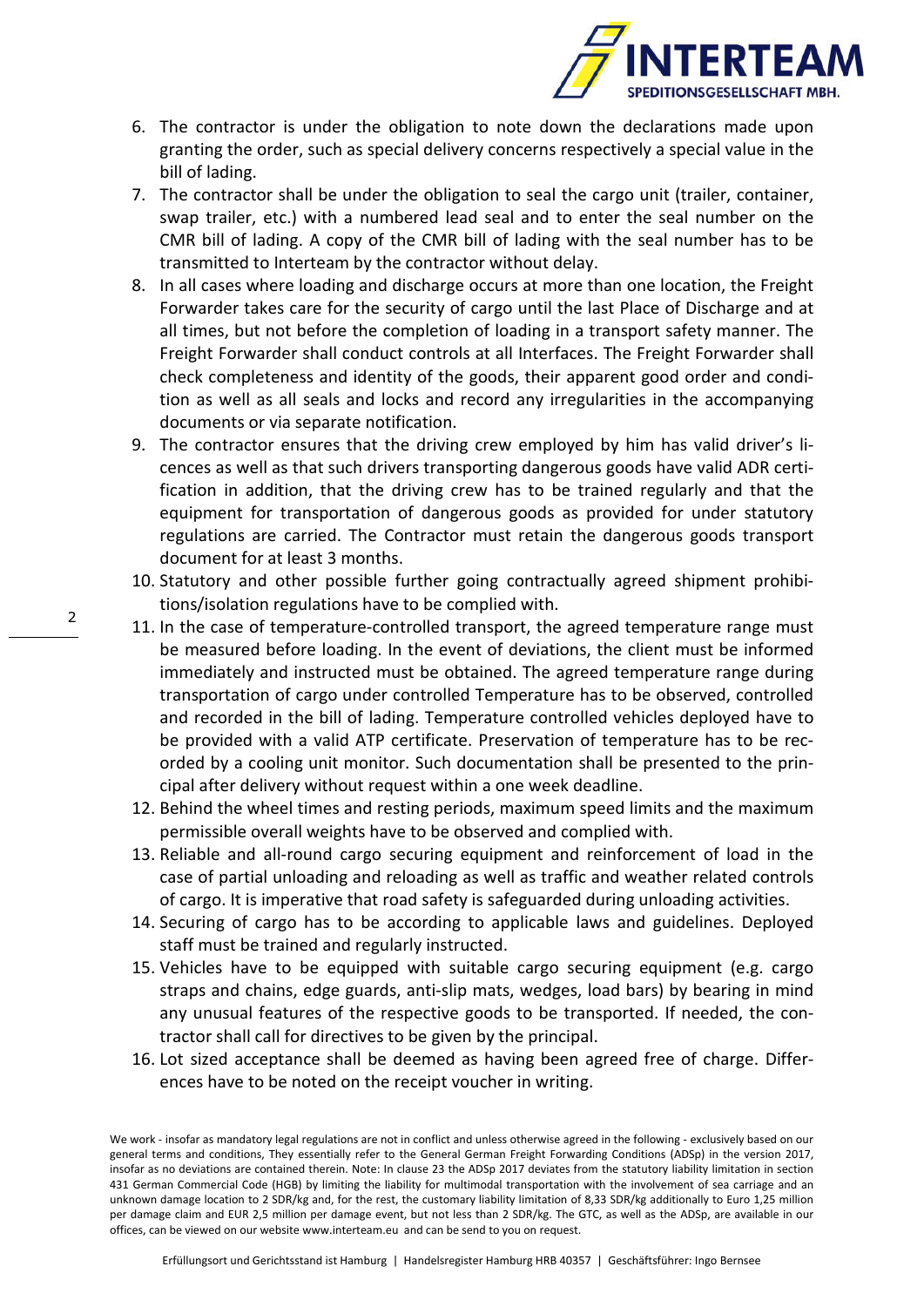

- 17. The contractor shall provide vehicles, trailers and semi-trailers with 2 independently functioning anti-theft devices each (door locks shall not be included in this) and to switch such anti-theft devices on upon leaving the vehicle. Vehicles, trailers, semitrailers swap trailers and containers and other hold space have to be locked upon leaving. The contractor assures that the drivers are accordingly instructed and monitored.
- 18. The contractor ensures that vehicles (truck and trailer) will be secured against rolling by using wheel chocks.
- 19. The freight floors must be flat, undamaged and capable of taking loading by forklift trucks.
- 20. The Contractor complies with the regulations (EC) No 1072/2009 of the European Parliament on common rules for cabotage transports. The Contractor, who has no branch or office in Germany, has to make sure, that the proofs for the cross-border transport und for each single cabotage transport are carried during the period of transport and will be handed out upon request for examination to any inspecting officer.
- 21. In the event that the contractor should not transport goods as own-name transaction, exclusively due diligent and reliable sub-contractors shall be engaged, who also abide by the requirements as set forth under this contract. Sub-contractors engaged by the contractor have to be identified upon request of the contractor.
- 22. Assigning the contract to third parties without consent by the principal shall not be permitted.
- 23. The use of freight auctions by the Haulier is prohibited
- 24. The contractor undertakes not to use the information about customers of the client, from whom he becomes aware during the cooperation with the client, (Name, address, telephone number, email addresses and in particular, business secrets, customer data, business relations and business strategies). The information may neither be used for business or otherwise be made available to third parties, unless this is necessary to fulfil a contractual obligation to the client. The contractor assures the client not to enter into direct business contact with customers of the client and also not indirectly through third parties (Commission agents, sales representatives or commercial agents, etc.) to establish such business connections. The contractor undertakes to pay a contractual penalty of EUR 50,000.00 to the client for any culpable infringement, against an obligation under this contract. excluding the objection of the continuation of offence.
- 25. In order to safeguard uninterrupted flow of information, the contractor shall ensure correct and timely transmission of relevant information, e.g. safety data, order status, reference numbers of the principal.
- 26. Transshipment shall be prohibited, if nothing to the contrary has been agreed.
- 27. Without prior consultation and only after approval by the principal, the driving staff may not, under any circumstances, open packaging or change product identifications.
- 28. Vehicles have to be free from moisture, clean, odorless, hygienically and free from nails as well as in a perfect condition with a pleasant visual appearance and comply with the statutory and official regulations and suffice the necessary requirements as regards goods to be laden upon granting the order. Vehicles have to be equipped with

We work - insofar as mandatory legal regulations are not in conflict and unless otherwise agreed in the following - exclusively based on our general terms and conditions, They essentially refer to the General German Freight Forwarding Conditions (ADSp) in the version 2017, insofar as no deviations are contained therein. Note: In clause 23 the ADSp 2017 deviates from the statutory liability limitation in section 431 German Commercial Code (HGB) by limiting the liability for multimodal transportation with the involvement of sea carriage and an unknown damage location to 2 SDR/kg and, for the rest, the customary liability limitation of 8,33 SDR/kg additionally to Euro 1,25 million per damage claim and EUR 2,5 million per damage event, but not less than 2 SDR/kg. The GTC, as well as the ADSp, are available in our offices, can be viewed on our website www.interteam.eu and can be send to you on request.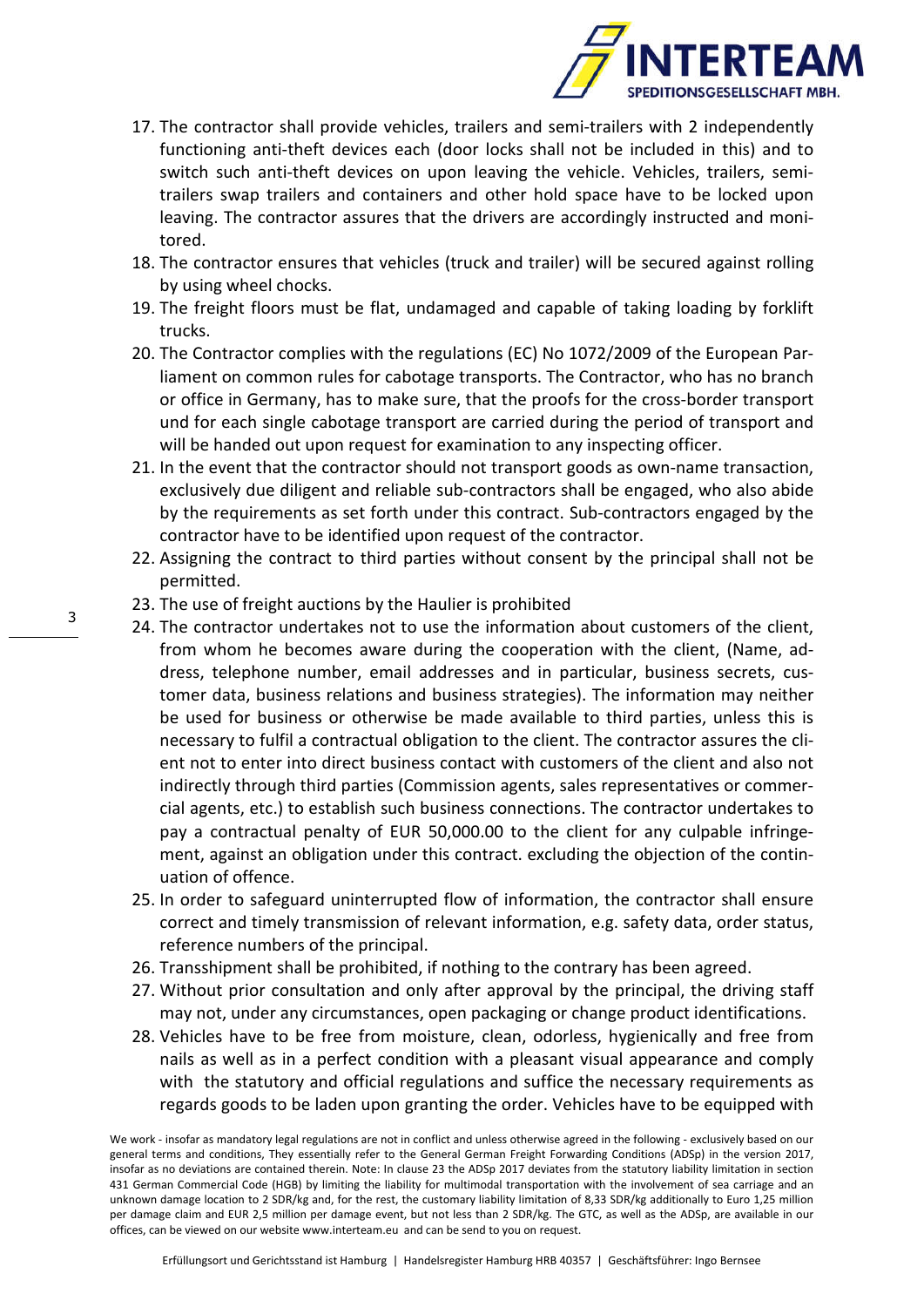

reusable on-board cargo facilities and equipment as well as side plates or floor guide strips and wooden slot boards.

- 29. For transportation of food, the contractor must either be certified in accordance with applicable rules and standards. If a subcontractor is entrusted, the contractor must fully guarantee the demands of the applicable regulations and standards.
- 30. The forwarder/entrepreneur is under the obligation to exchange changeable pallets (if EURO-pallets: suitable for fresh products and according to EPAL-guidelines) one-onone at loading and unloading point. Receipts have to be supplied to us 7 days after delivery date latest, otherwise changeable pallets will be charged according to the cost assessment at the expense of the non-fulfilling party. The Rules (Link: www.interteam.eu/palettentausch) for the double exchange of pallets in the transport of goods on standardized, interchangeable reproductive (pool) pallets. (Kölner Exchange) are considered as agreed.
- 31. The contractor shall be held liable for damages and consequential damages, which should result due to inadequate properties of vehicles.
- 32. Special obligations apply to the transport of valuable goods (such as money, precious metals, jewelry, watches, gems, art objects, antiques, cheque cards, credit cards or other means of payment, securities, values, documents, spirits, tobacco products, consumer electronics, telecommunication equipment, computer equipment and accessories as well as chip cards.) with a value of at least 100 euro/kg. Only box vehicles, containers, Boxed swap bodies or semi-trailers with grid-reinforced tarpaulins may be used for transport. The loading space must be secured with particularly suitable locking or locking systems which correspond to the state of the art. The vehicles may not be left unattended during the duration of the transport. Guarded parking lots or guarded forwarding-/freight yards must be used. The transport must be tracked at any time with a GPS monitoring system. In the case of transport-induced handling, the interface controls must be adhered to and documented, as well as any intermediate storage in specially secured rooms with a limited access authorization and separate input and output control, separately from other goods handling materials.
- 33. The authorization to receive goods has to be carefully examined before delivery. Goods may under no circumstances be handed out to unauthorized third parties. In cases where authorization for handover should be unclear, further instructions from the principal have to be obtained.
- 34. Terms of payment: 45 days after receipt of invoice or date of credit note (2 payment runs per month). Clause 35 of these Terms and Conditions is underlined.
- 35. Invoices shall be accepted and paid only with validated original waybill, date, stamp, signature and name of recipient in block letters. Credit notes, if agreed, will be issued also only against receipt of validated original waybill, date, stamp, signature and name of recipient in block letters. Clause 7 of these Terms and Conditions is underlined. The waybill (§ 38, paragraph 1 is underlined) must be unsolicited presented to the principal within 14 days after delivery. In case of late submission a handling fee of 45,00  $\epsilon$ will be charged. Clause 37 of these Terms and Conditions is underlined (set-off right).

We work - insofar as mandatory legal regulations are not in conflict and unless otherwise agreed in the following - exclusively based on our general terms and conditions, They essentially refer to the General German Freight Forwarding Conditions (ADSp) in the version 2017, insofar as no deviations are contained therein. Note: In clause 23 the ADSp 2017 deviates from the statutory liability limitation in section 431 German Commercial Code (HGB) by limiting the liability for multimodal transportation with the involvement of sea carriage and an unknown damage location to 2 SDR/kg and, for the rest, the customary liability limitation of 8,33 SDR/kg additionally to Euro 1,25 million per damage claim and EUR 2,5 million per damage event, but not less than 2 SDR/kg. The GTC, as well as the ADSp, are available in our offices, can be viewed on our website www.interteam.eu and can be send to you on request.